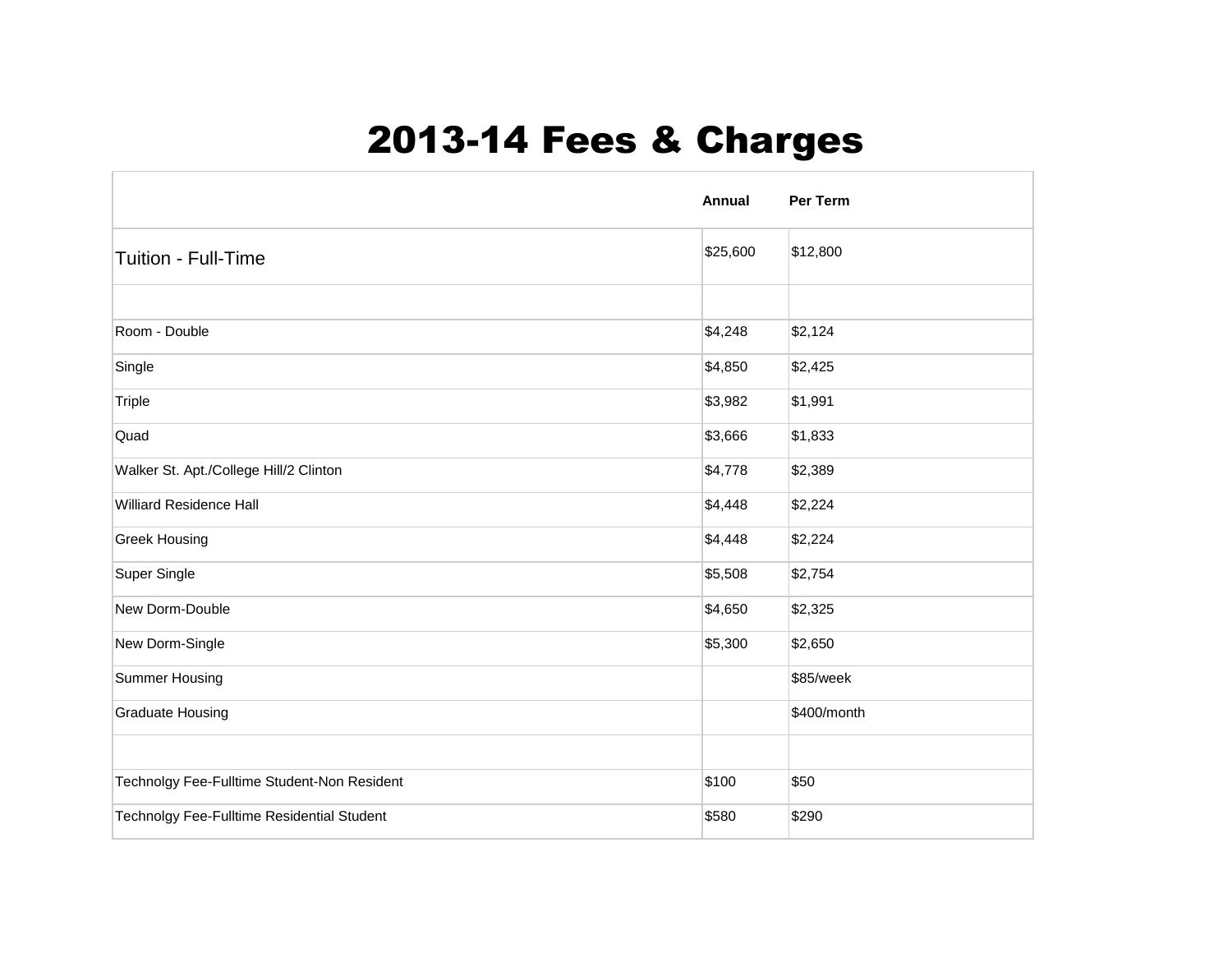| <b>Board - Full-Time</b>                              | \$4,726 | \$2,363           |
|-------------------------------------------------------|---------|-------------------|
| <b>Unlimited Meal Plan</b>                            |         |                   |
| 14 Meal Plan - \$200 Berg Bucks                       |         |                   |
| 10 Meal Plan - \$250 Berg Bucks                       |         |                   |
| <b>Tuition - Part-Time</b>                            |         |                   |
|                                                       |         |                   |
| <11 hours Part time-Tiffin Campus                     |         | \$671/credit hour |
| Extra Hours >18 hours                                 |         | \$671/credit hour |
| Maumee Campus                                         |         | \$484/credit hour |
| Graduate-COU & EDU                                    |         | \$464/credit hour |
| Graduate-MBA                                          |         | \$623/credit hour |
| Graduate-MBA-International                            |         | \$750/credit hour |
| Graduate-Education-Uthink Program-Reading Endorsement |         | \$350/credit hour |
| Graduate-MEAC-Cohort-Pre Summer 2011                  |         |                   |
| Graduate-MEAC-Cohort                                  |         | \$347/credit hour |
| <b>High School Student-Options</b>                    |         | \$150/credit hour |
|                                                       |         |                   |
| <b>Tuition - American Junior Year</b>                 |         |                   |
| <b>Full Year Tuition</b>                              |         | \$24,200          |
| <b>Fall Tuition</b>                                   |         | \$11,600          |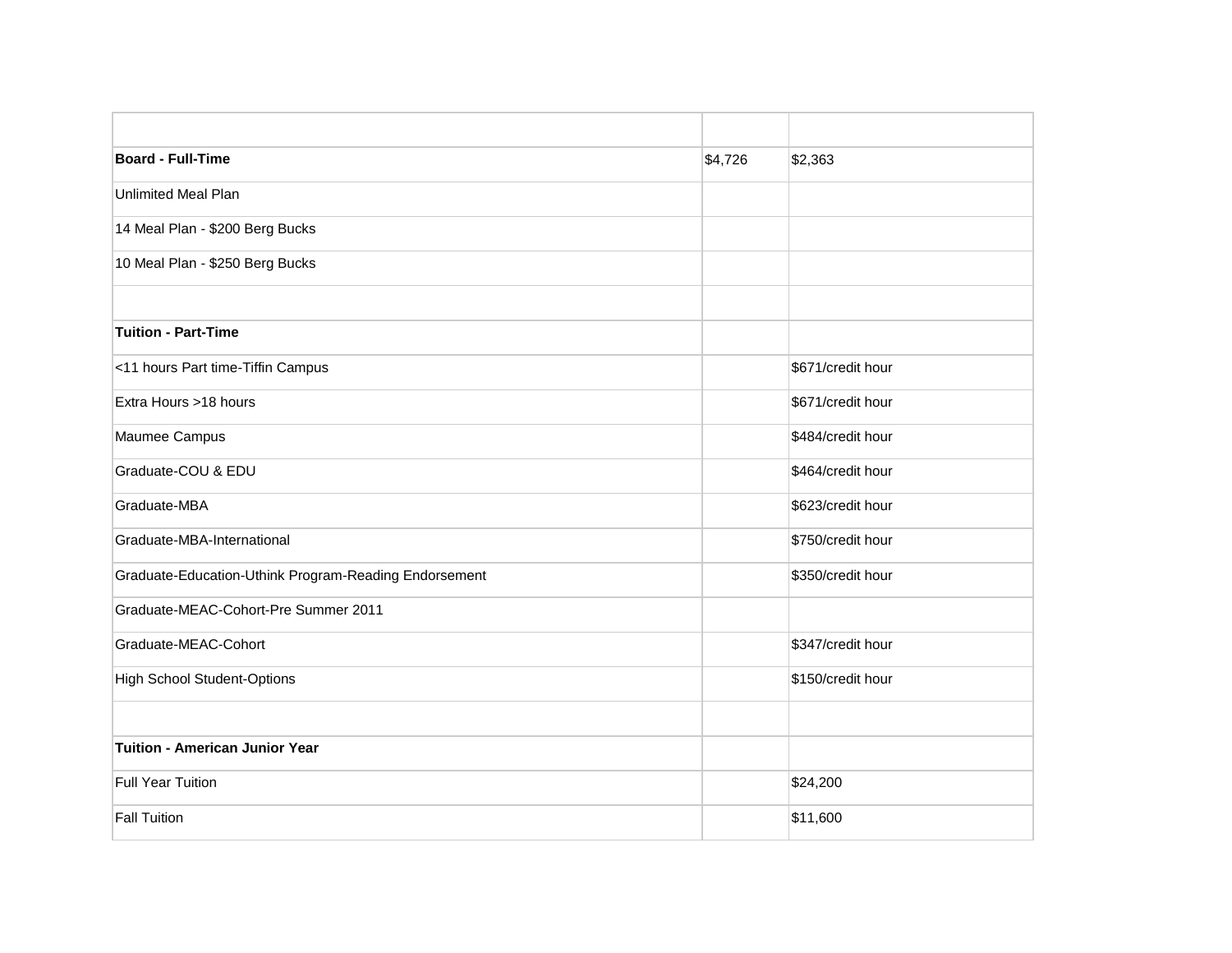| <b>Fall Extended Tuition</b>                 | \$12,100          |
|----------------------------------------------|-------------------|
| <b>Spring Tuition</b>                        | \$12,100          |
|                                              |                   |
| Summer School for 2013                       |                   |
| Undergraduate-Tiffin Campus                  | \$450/credit hour |
| Maumee Campus                                | \$453/credit hour |
| Graduate-COU & EDU                           | \$448/credit hour |
| Graduate-MBA                                 | \$602/credit hour |
| Graduate-MEAC-Cohort-Pre Summer 2011         | \$336/credit hour |
| Graduate-MEAC-Cohort                         | \$298/credit hour |
| Heidelberg @ Heidelberg                      | \$5,725           |
|                                              |                   |
| <b>Other Fees</b>                            |                   |
| Audit Fee                                    | \$315             |
| Contract Fee                                 | \$45/year         |
| Credit by Exam-Graduate                      | \$100/course      |
| Credit by Exam-Undergrad                     | \$40/hour         |
| Credit by Exam-Undergrad-Test                | \$75              |
| <b>Enrollment Fee-Domestic Students</b>      | \$250             |
| <b>Enrollment Fee-International Students</b> | \$600             |
| <b>Graduation Fee</b>                        | \$105             |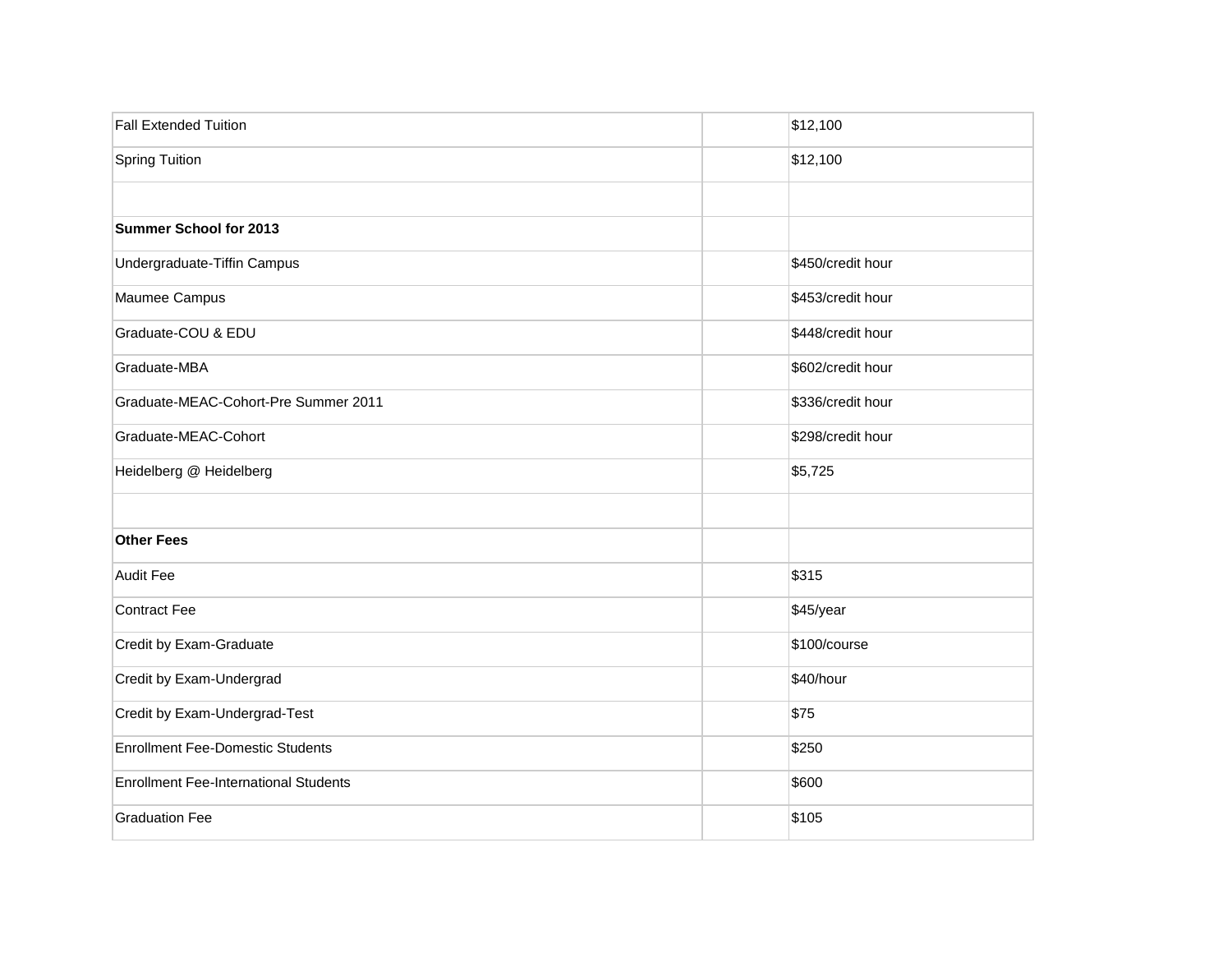| Insurance                       | \$1,144                  |
|---------------------------------|--------------------------|
| International Insurance         | \$99/month               |
| Late Graduation Application Fee | \$25                     |
| Late Registration Fee           | \$100                    |
| Lost Key                        | \$100/key                |
| New ID                          | \$25                     |
| Parking Fee-Commuter            | \$25/year                |
| Parking Fee-Resident            | \$50/year                |
| Parking Fee-Temporary           | \$1/day                  |
| Parking Fines                   | \$25-\$50                |
| <b>Private Music Lessons</b>    | \$250/hour               |
| <b>Returned Check Fee</b>       | \$25/check               |
| Transcripts                     | \$5/transcript           |
|                                 |                          |
| Undergraduate Lab Fees          |                          |
| Anthropology                    |                          |
| <b>ANT 347</b>                  | \$500/course (estimated) |
| <b>ANT 250</b>                  | \$85/course              |
| <b>ANT 251</b>                  | \$85/course              |
| Art                             |                          |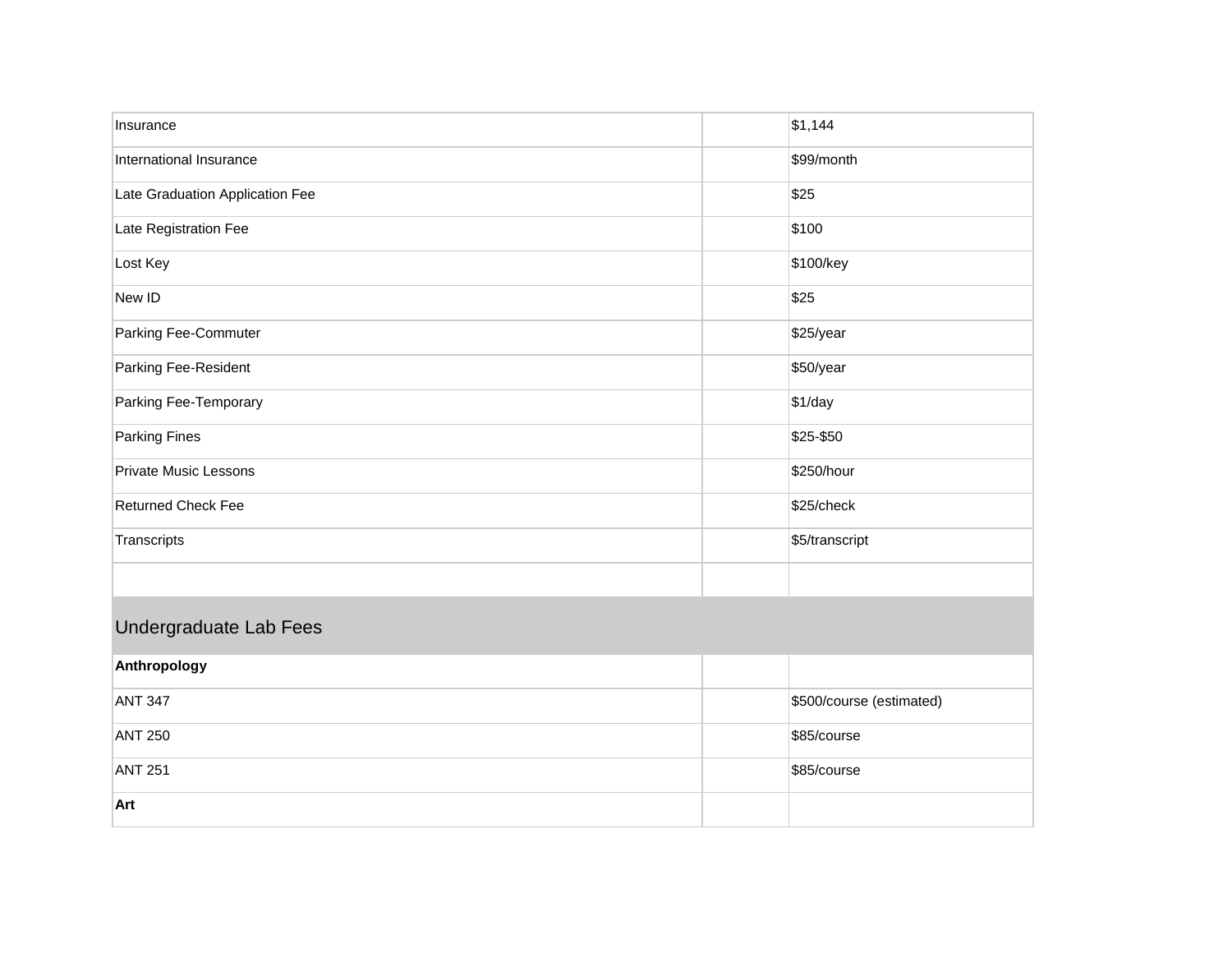| <b>ART 102</b>           | \$30/course      |
|--------------------------|------------------|
| <b>ART 103</b>           | \$50/course      |
| <b>ART 131</b>           | \$30/course      |
| <b>ART 312</b>           | \$40/credit hour |
| <b>ART 355</b>           | \$20/course      |
| <b>ART 358</b>           | \$20/course      |
| <b>Athletic Training</b> |                  |
| <b>ATR 171</b>           | \$15/course      |
| <b>ATR 180</b>           | \$35/course      |
| <b>ATR 225</b>           | \$15/course      |
| <b>ATR 252</b>           | 27/course        |
| <b>Biology</b>           |                  |
| <b>BIO 110L</b>          | \$45/course      |
| <b>BIO 123L</b>          | \$35/course      |
| <b>BIO 115</b>           | \$15/course      |
| <b>BIO 223</b>           | \$15/course      |
| <b>BIO 365</b>           | \$50/course      |
| Chemistry                |                  |
| CHM 103                  | \$25/course      |
| CHM 105                  | \$25/course      |
| <b>CHM 111</b>           | \$25/course      |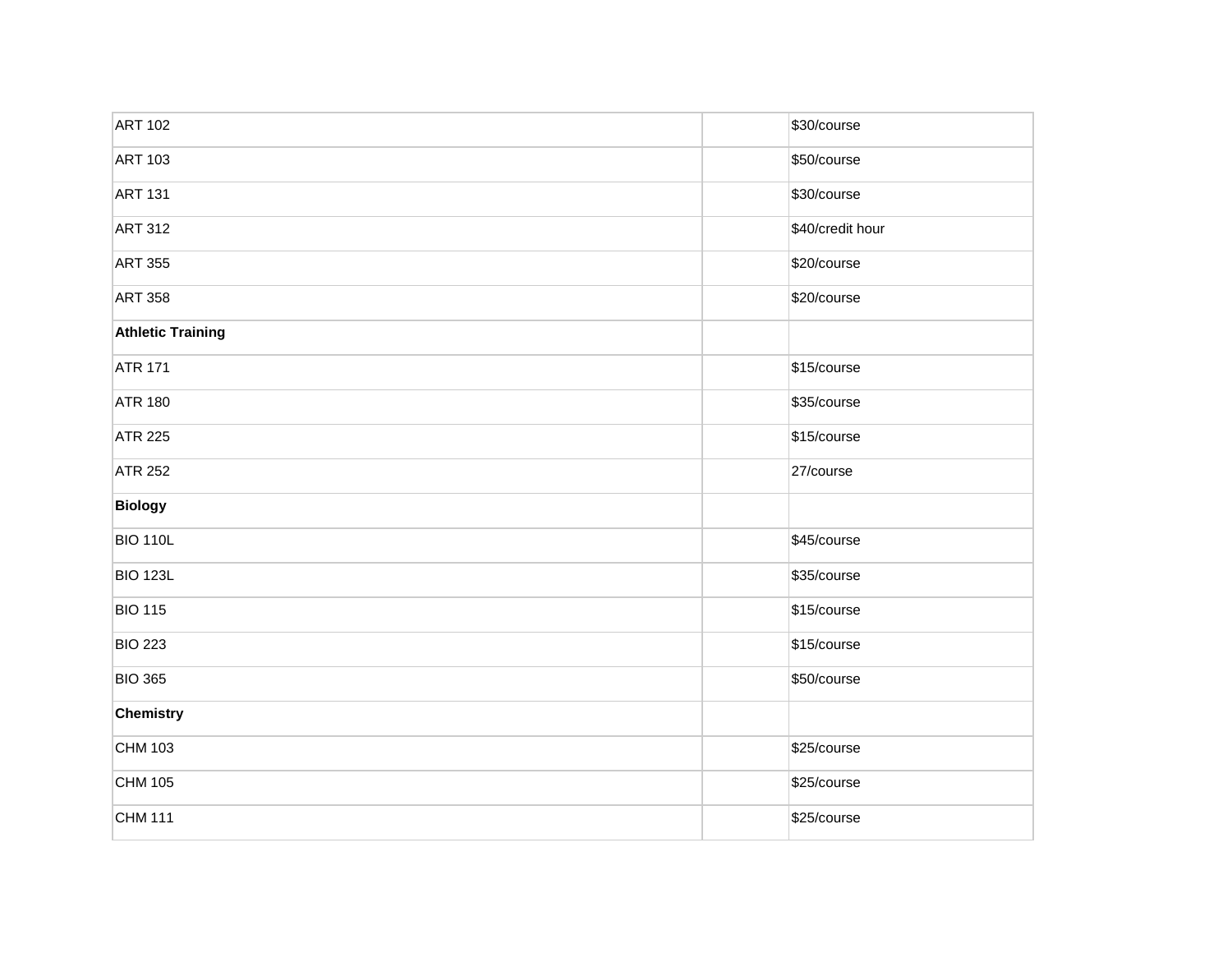| CHM 112        | \$25/course  |
|----------------|--------------|
| CHM 201        | \$25/course  |
| CHM 202        | \$25/course  |
| CHM 305        | \$25/course  |
| CHM 307        | \$25/course  |
| CHM 308        | \$25/course  |
| CHM 404        | \$25/course  |
| CHM 405        | \$25/course  |
| CHM 409        | \$25/course  |
| CHM 409 (Trip) | \$600        |
| CHM 410        | \$25/course  |
| CHM 412        | \$25/course  |
| CHM 417        | \$25/course  |
| CHM 475        | \$25/course  |
| CHM 476        | \$25/course  |
| Education      |              |
| <b>EDU 220</b> | \$110/course |
| <b>EDU 225</b> | \$45/course  |
| <b>EDU 227</b> | \$30/course  |
| <b>EDU 228</b> | \$30/course  |
| <b>EDU 229</b> | \$30/course  |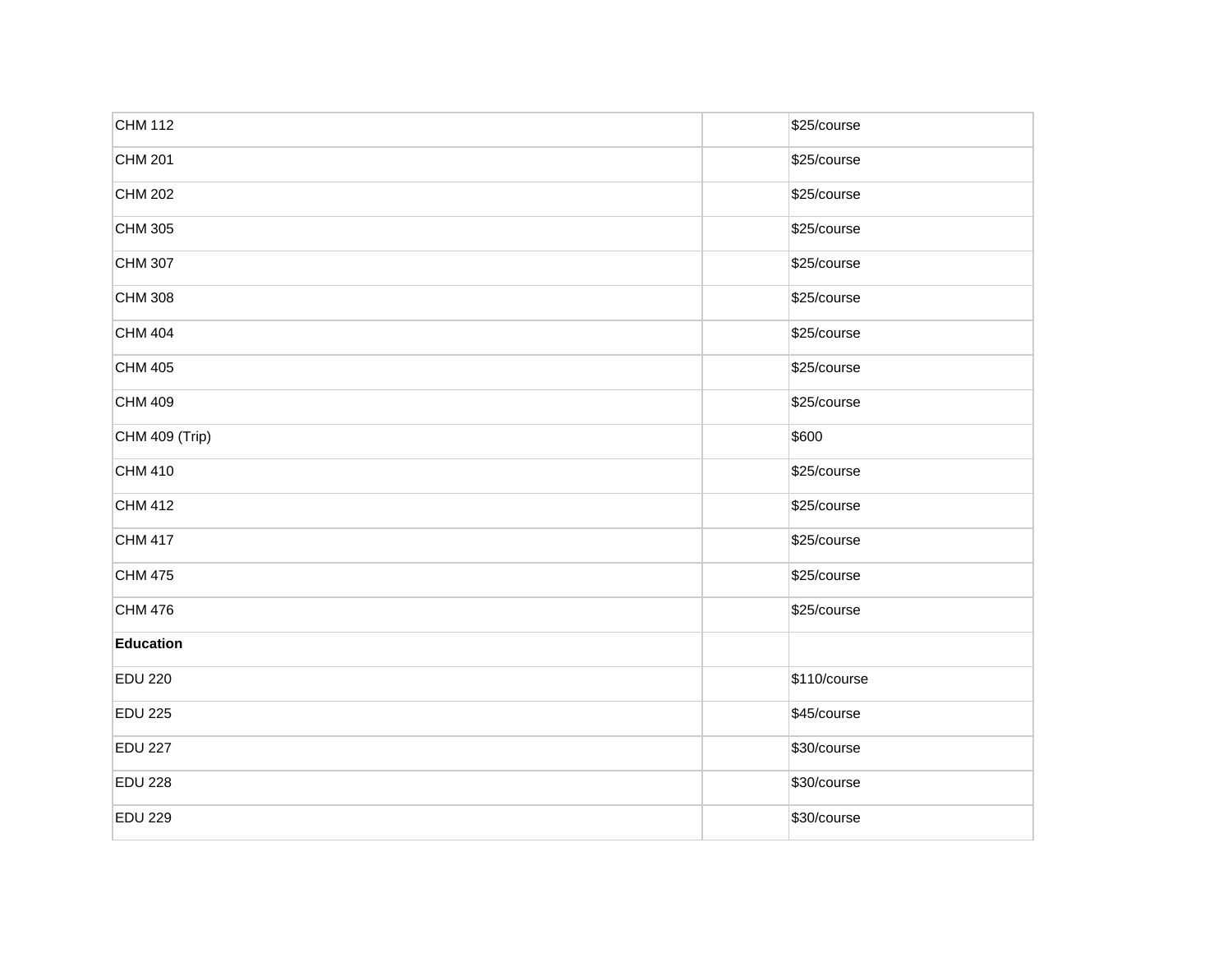| <b>EDU 230</b>                                 | \$50/course      |
|------------------------------------------------|------------------|
| <b>EDU 322</b>                                 | \$75/course      |
| EDU 345; EDU 350                               | \$100/course     |
| <b>EDU 416</b>                                 | \$150/course     |
| <b>EDU 426</b>                                 | \$300/course     |
| <b>EDU 427</b>                                 | \$300/course     |
| <b>EDU 428</b>                                 | \$300/course     |
| <b>EDU 430</b>                                 | \$300/course     |
| <b>Health and Human Performance</b>            |                  |
| <b>HHP 100A</b>                                | \$17/course      |
| HHP 100J (Scuba)                               | \$290/course     |
| HHP 100K (Ballroom Dancing                     | \$10/course      |
| HHP 100N (Karate)                              | \$10/course      |
| <b>HHP 318</b>                                 | \$30/credit hour |
| <b>HHP 322</b>                                 | \$30/credit hour |
| <b>HHP 343</b>                                 | \$50/credit hour |
| <b>Intervention Specialist Licensure (EIS)</b> |                  |
| <b>EIS 361</b>                                 | \$75/course      |
| Languages                                      |                  |
| GER/SPA 489                                    | \$200/course     |
| <b>Music</b>                                   |                  |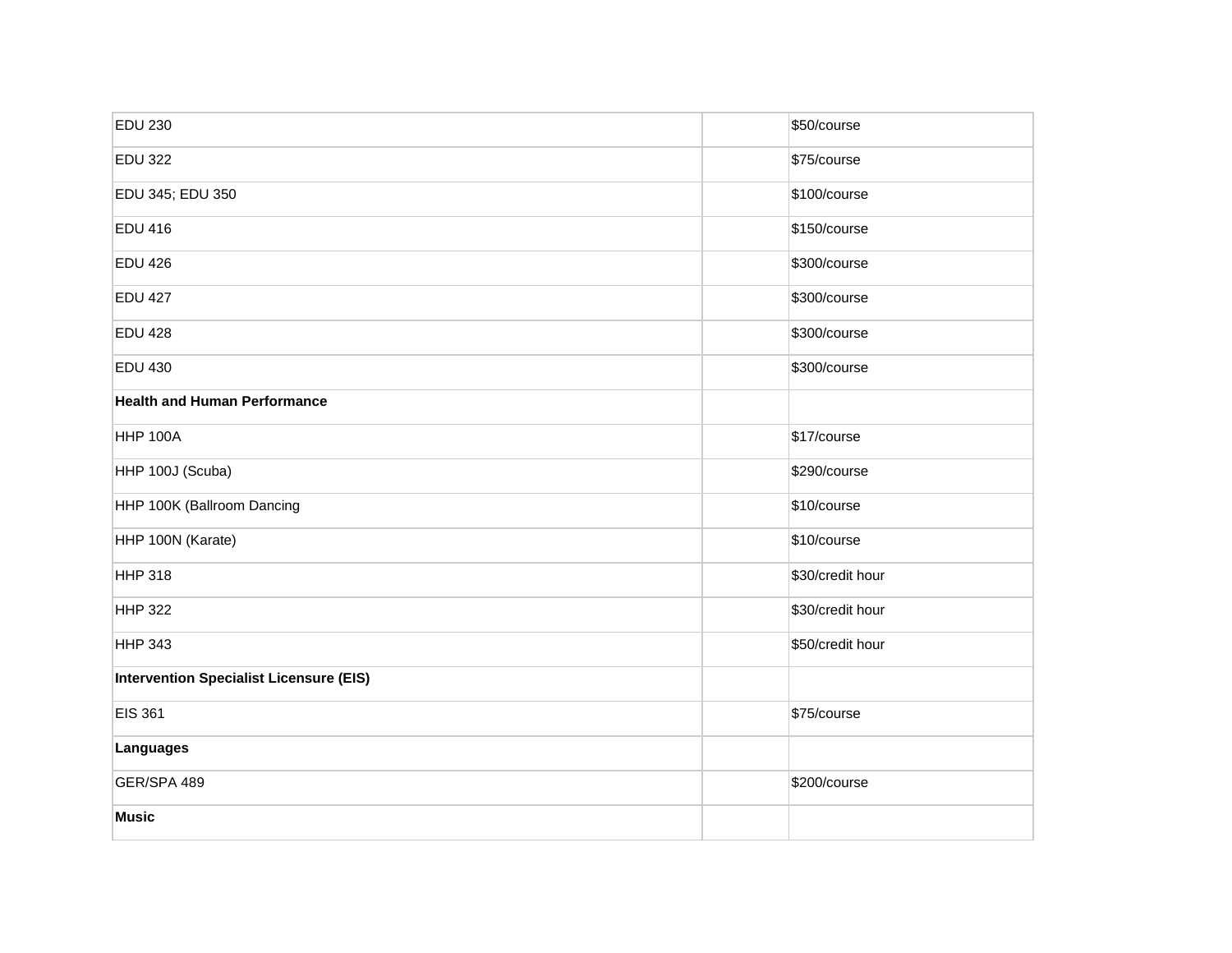| <b>MUS 373</b>            | \$75/course       |
|---------------------------|-------------------|
| <b>MUS 374</b>            | \$75/course       |
| Physics                   |                   |
| <b>PHY 104</b>            | \$75/course       |
|                           |                   |
| <b>Graduate Lab Fees:</b> |                   |
| Counseling                |                   |
| <b>COU 510</b>            | \$25/course       |
| <b>COU 518</b>            | \$25/course       |
| <b>COU 580</b>            | \$25/credit hour  |
| <b>COU 581</b>            | \$25/credit hour  |
| <b>COU 582</b>            | \$25/credit hour  |
| <b>COU 594</b>            | \$25/credit hour  |
| <b>COU 596</b>            | \$25/credit hour  |
| <b>COU 620</b>            | \$25/course       |
| Education                 |                   |
| <b>EDU 590</b>            | \$25/credit hour  |
| <b>EDU 591</b>            | \$25/credit hour  |
| <b>Music</b>              |                   |
| <b>MUS 525</b>            | \$100/credit hour |